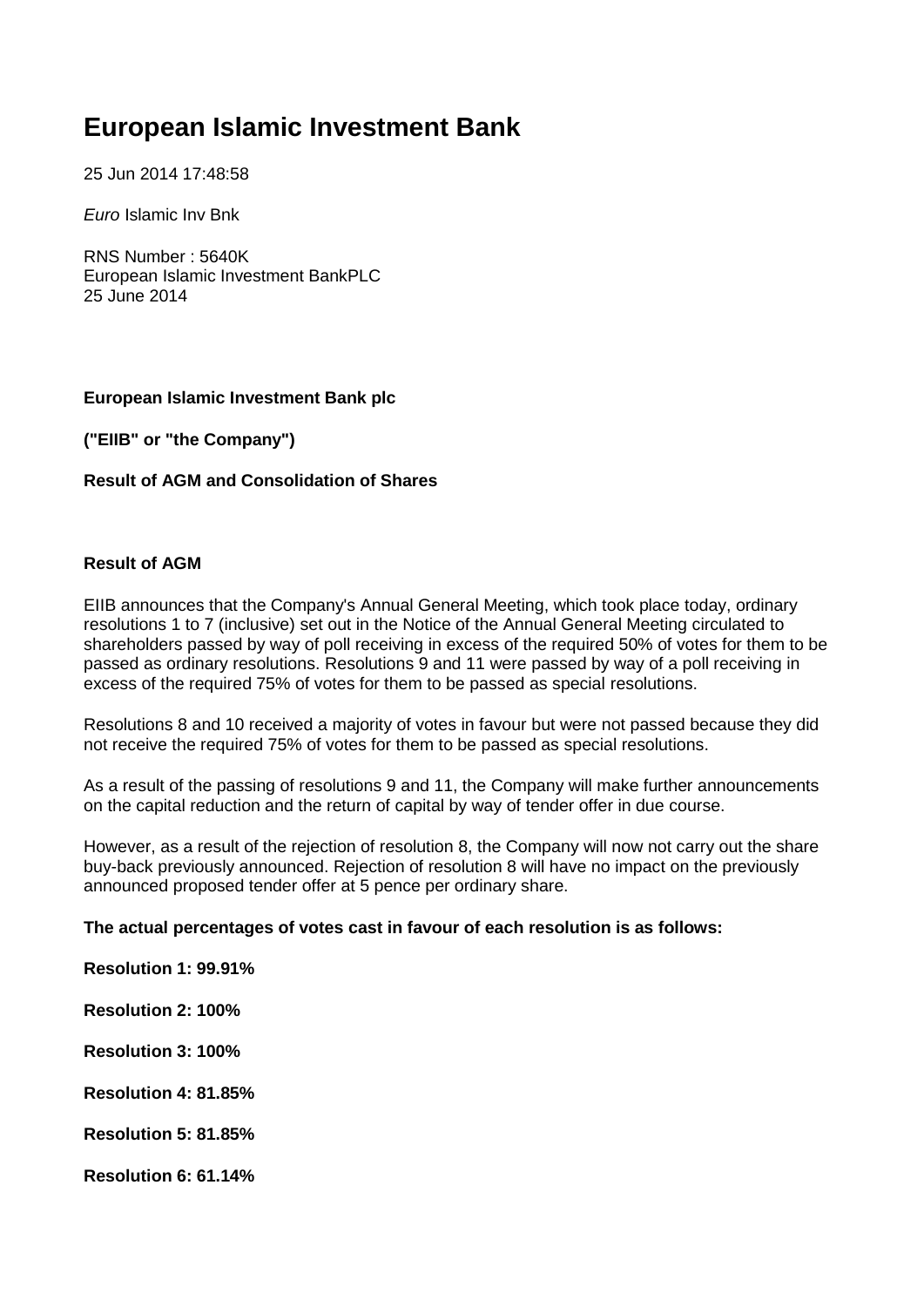**Resolution 7: 100% Resolution 8: 59.22% Resolution 9: 99.96% Resolution 10: 72.55%**

**Resolution 11: 86.90%**

## **Consolidation of Shares**

The Company further announces that the consolidation of shares approved today at the Annual General Meeting is expected to take effect from 8.00 a.m. on 26 June 2014. As a result of the consolidation of shares the number of ordinary shares in issue in the Company will change from 1,972,089,200 to 39,441,784.

Application has been made to the London Stock Exchange for the admission to AIM ("Admission") of the 39,441,784 new ordinary shares of 50p each in the Company ("New Ordinary Shares") under the ISIN GB00BNG83T81. The Company's TIDM remains unchanged: "EIIB".

With effect from Admission, share certificates in respect of Existing Ordinary Shares will cease to be valid. It is expected that on 4 July 2014, the Registrar for the Company will despatch share certificates in respect of New Ordinary Shares to those shareholders who hold their Existing Ordinary Shares in certificated form and until such time shareholders should retain any share certificate(s) they currently hold in respect of Existing Ordinary Shares until receipt of their new share certificates. Shareholders who hold their Existing Ordinary Shares in CREST will have the New Ordinary Shares to which they are entitled automatically credited to their CREST accounts at approximately 8.00 a.m. on 26 June 2014.

A fractional entitlement will arise as a result of the consolidation of shares unless a holding of Existing Ordinary Shares is exactly divisible by 50. For example, a Shareholder holding 255 Existing Ordinary Shares would be entitled to 5 New Ordinary Shares and a fractional entitlement of 0.1 of a New Ordinary Share after the consolidation of shares ("Fractional Entitlement Shares"). These fractional entitlements may be aggregated and sold in the market at the best price then reasonably obtainable to any person, and the proceeds of sale (net of expenses) may be paid in due proportion among the relevant members entitled thereto (save that any fraction of a penny which would otherwise be payable shall be rounded down in accordance with the usual practice of the registrar of the Company and save that the Company may retain the net proceeds of sale of such Fractional Entitlement Shares where the individual amount of net proceeds to which any member is entitled is less than five pounds (£5.00)).

### **Voting rights and capital**

Following Admission, the Company's issued share capital will comprise 39,441,784 ordinary shares, with voting rights. This figure may be used by shareholders in the Company as the denominator for the calculations by which they will determine if they are required to notify their interest in, or a change in their interest in, the share capital of the Company under the FCA's Disclosure and Transparency Rules.